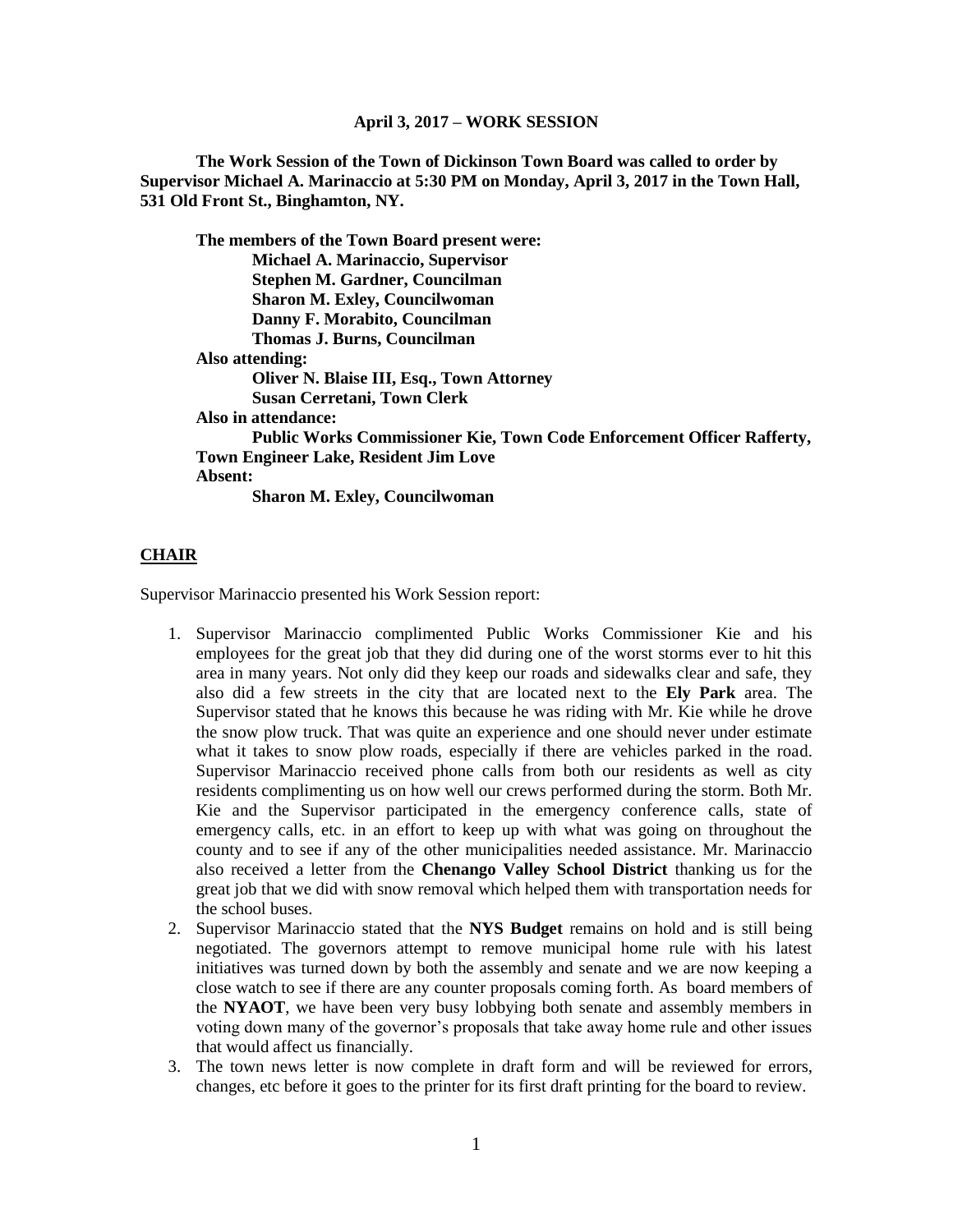### **April 3, 2017 – WORK SESSION**

- 4. Supervisor Marinaccio placed 340 Prospect St. on the agenda just to make sure the board has some discussion on it tonight so that everyone is aware of what is taking place there and what steps are to be taken.
- 5. Mr. Marinaccio stated that a couple of weeks ago our Town Clerk called to inform him that some people from the **Red Cross** were going around **Sunrise Terrace**, door to door, asking folks if they wanted free smoke alarms. The town was not informed that this was going to take place. The **Red Cross** program did call the sheriff's department which we confirmed later on and the Supervisor called and later in the day spoke to one of the **Red Cross** managers and strongly suggested to her that in the future they should inform the town prior to any such door to door activities so that we can post that activity on our web site and be able to address any calls that any of our town officials may receive while these activities are taking place. **Red Cross** apologized and agreed to do that. No permit was required for their solicitation.

Next **AOTV** meeting, possible April 27, Tom Kowalik, from the **Clean Energy Communities** Designation is a **NYSERDA** program which encourages municipalities to adopt 4 of 10 high impact action items by offering non-matching grants to designated communities for clean energy projects. Designated municipalities which have completed with populations greater than or equal to 40,000 are eligible for up to 250,000 in non-matching funds, and communities with populations less than 40,000 can be eligible for up to\$100,000 in non-matching funds to be used for clean energy projects.

Supervisor Marinaccio announced that there will be a fundraiser for Dave Rieger's son Robert who is a former Town of Dickinson Dog Control Officer and has stage 4 cancer. The benefit will take place on Sunday, May 7<sup>th</sup> from 2-6 pm at **Giblin's Irish Pub**, 256 Main Street, Johnson City.

# **COMMENTS:**

Councilman Burns asked if the City of Binghamton requested help from the Town during the recent snowstorm. Supervisor Marinaccio replied that he and Public Works Commissioner Kie were plowing in the Prospect Mountain area and noticed that Conti Court and Ridge Rd. hadn't been plowed. Public Works Commissioner Kie opened up the road with the plow which took 10- 15 minutes. The Supervisor informed the City of Binghamton that we plowed the area for them. Mr. Kie stated that the city eventually sent out a 550 truck which proceeded to get stuck.

### **ATTORNEY**

### **REVISIONS TO BUILDING PERMIT APPLICATION**

Attorney Blaise stated that he will work with Mr. Rafferty and Mr. Kie to update our building permits after determining the impact, if any, of the new rules from the **Department of State**.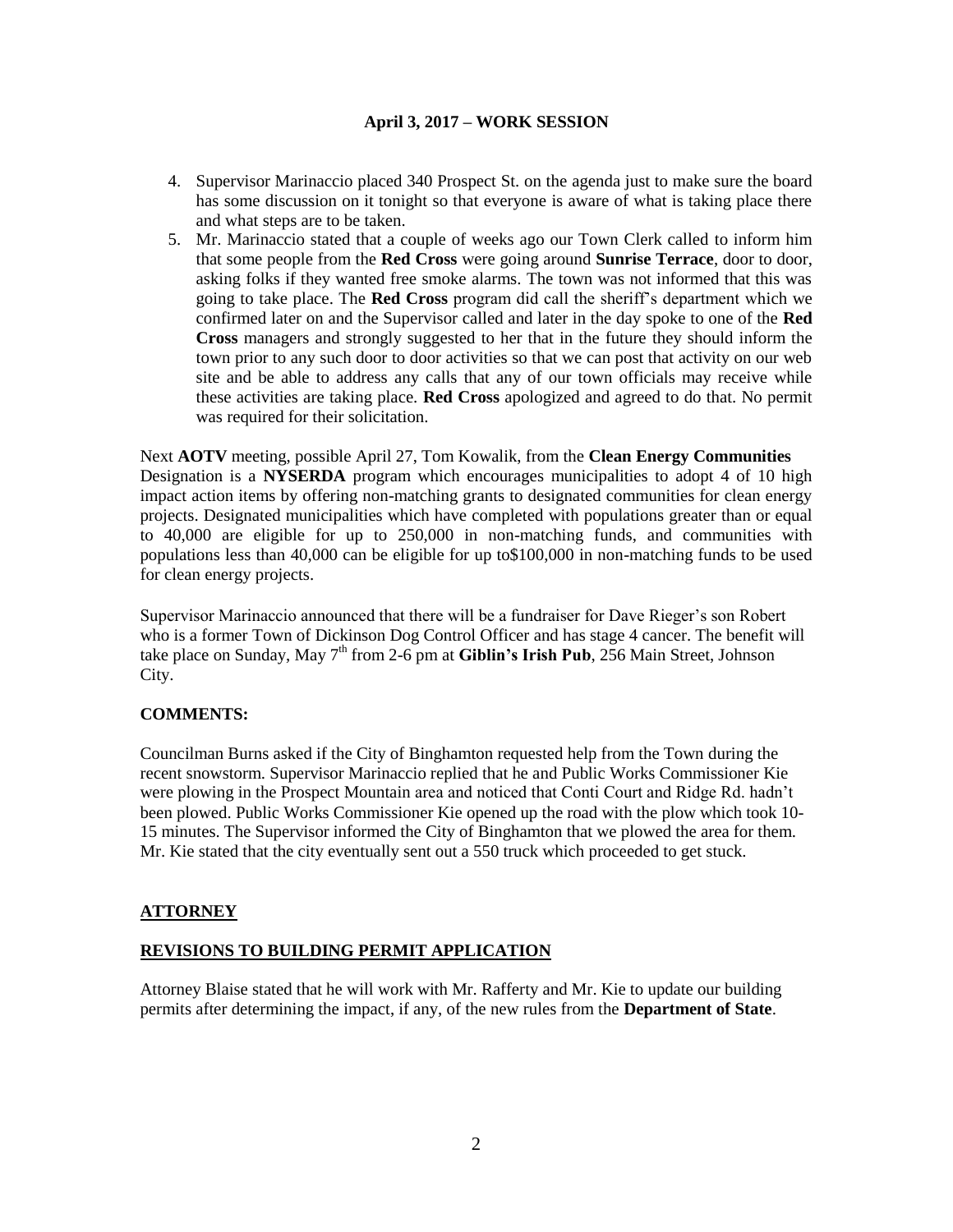#### **April 3, 2017 – WORK SESSION**

### **MUNICIPAL CLEANUP DAY RESOLUTION**

Attorney Blaise stated that we will have a **Clean Up Day Resolution** on next week's agenda. The proposed date is May  $20<sup>th</sup>$ .

## **LOT SIZE FOR RURAL AREAS**

Attorney Blaise stated that Public Works Commissioner Kie informed him that he received an inquiry whether a parcel located on Phelps Street could be divided in half. There was a discussion as to lot size and frontage requirements. The **Health Department** informed Mr. Kie that there are many variables such as the size of the lot, the number of occupants in the building, soil conditions etc. that need to be considered. Town Engineer Lake added that the water and septic systems must be separated by so many feet. Mr. Kie is concerned that others will divide their parcels and alter the character of the neighborhood.

The discussion boiled down to two issues:

- 1. Infrastructure
- 2. Character of the neighborhood

Code Enforcement Rafferty will check with the **Broome County Health Department** for their recommendations regarding regulations and lot size requirements for well and septic.

#### **FENCING LAW**

Attorney Blaise stated that we do not have any laws in place for fencing regulations at this time. A recent inquiry by a resident who requested specifics of Town of Dickinson fence regulations generated an interest in developing our fence code. Code Enforcement Officer Rafferty was recently notified that a resident in **Sunrise Terrace** erected an electric fence in order to keep the deer off of his/her property. Attorney Blaise will look at samples of neighboring municipalities fence laws for the board to review.

#### **340 PROSPECT STREET**

The Town of Dickinson has received an application from **Fairview Recovery Services, Inc**. to allow the building at 340 Prospect Street **(St. Ann's Catholic Church – Church of the Holy Trinity**) as a transitional residence with offices located on the first floor. The property is zoned **Planned Unit Development** and the residential use is permitted in the district. The use of the first floor as an office use is not a permitted use. The process for approval would be for the applicant to appear before the zoning board of appeals for the first floor office use and parking variance. If those two items are approved, the Town Board will review the plans and approve the preliminary **PUD** plan. The final step would be for the Town Planning Board to approve the final plans and site plan review. Once the Town has received the necessary recommendations from the review agencies under the **239 review**, the Town will schedule a public hearing on the variance requests with the Zoning Board of Appeals.

The applicant proposes to utilize the building as a recovery and outreach center on the ground floor with office and educational space and a re-integration supportive living residential program on the upper two floors. As is, there are 9 available parking spaces, whereas 16 are required.

**April 3, 2017 – WORK SESSION**